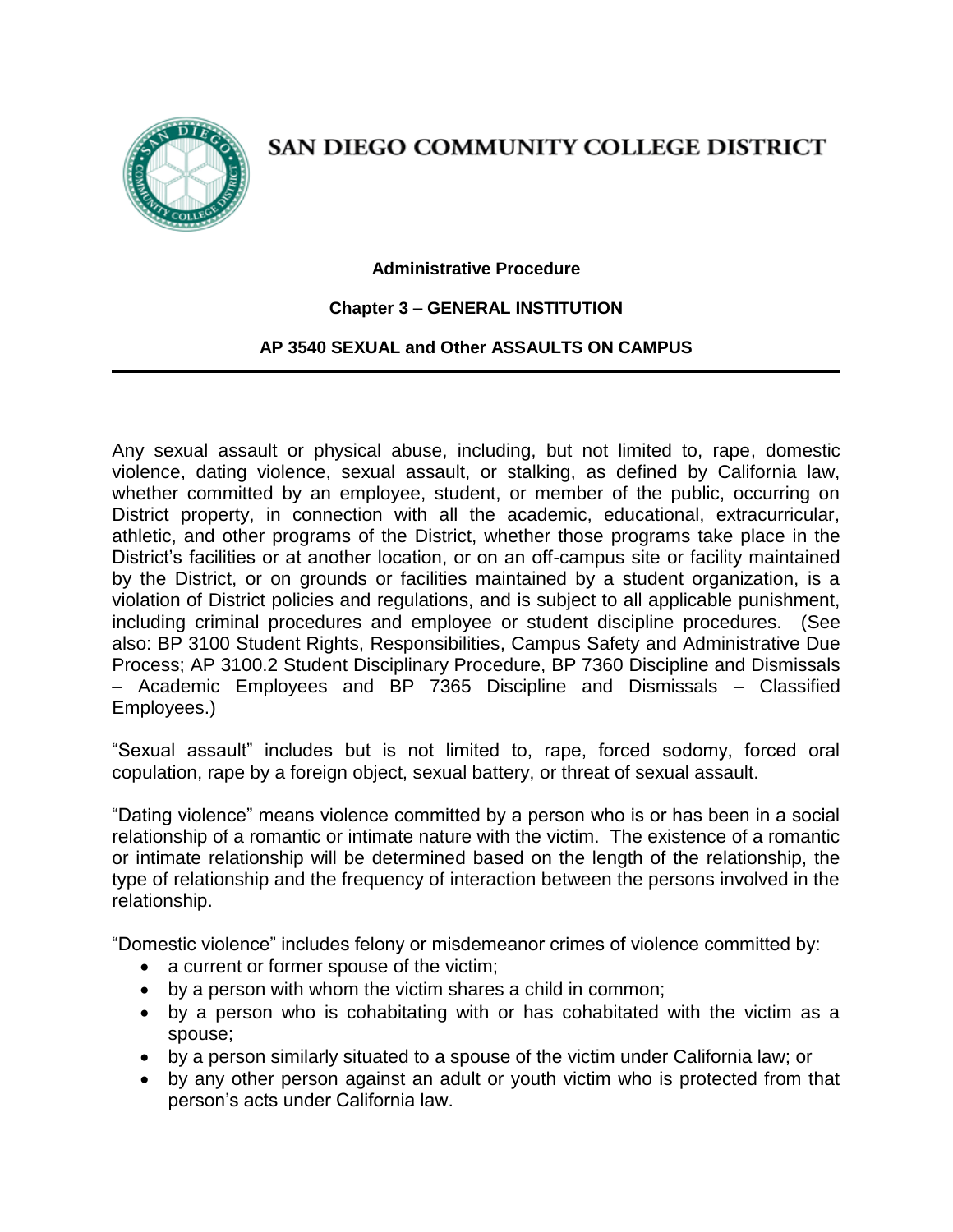"Stalking" means engaging in a course of conduct directed at a specific person that would cause a reasonable person to fear for his or her safety or the safety of others, or to suffer substantial emotional distress.

It is the responsibility of each person involved in sexual activity to ensure that he or she has the affirmative consent of the other party to engage in sexual activity. Lack of protest or resistance does not mean consent, nor does silence mean consent. Affirmative consent must be ongoing throughout the dating relationship between the persons involved and can be revoked at any time. The existence of a dating relationship between the persons involved, or the fact of past sexual relations between them, should never by itself be assumed to be an indicator of consent.

"Affirmative consent" means affirmative, conscious, and voluntary agreement in sexual activity.

These written procedures and protocols are designed to ensure victims of domestic violence, dating violence, sexual assault, or stalking receive treatment and information.

All students, faculty members or staff members who allege they are the victims of domestic violence, dating violence, sexual assault or stalking on District property or at a District sponsored activity should report the incident to the Title IX Coordinator at their campus or work location [\(http://www.sdccd.edu/titleix\)](http://www.sdccd.edu/titleix), who will provide them with information regarding options and assistance available to them. Information shall be available from the Title IX Coordinator*,* which shall maintain the identity and other information about alleged sexual assault victims as confidential to the degree legally possible.

The Title IX Coordinator shall provide all alleged victims of domestic violence, dating violence, sexual assault or stalking with the following, upon request:

- A copy of the District's policy and procedure regarding domestic violence, dating violence, sexual assault or stalking;
- A list of personnel on campus who will be notified and procedures for such notification;
- Information about the importance of preserving evidence and the identification and location of witnesses;
- A description of available services, and the persons on campus available to provide those services if requested. Services and those responsible for provided or arranging them include:
	- o transportation to a hospital, if necessary;
	- o counseling or referral to a counseling center;
	- $\circ$  notice to the police, if desired;
	- o a list of other available campus resources or appropriate off-campus resources.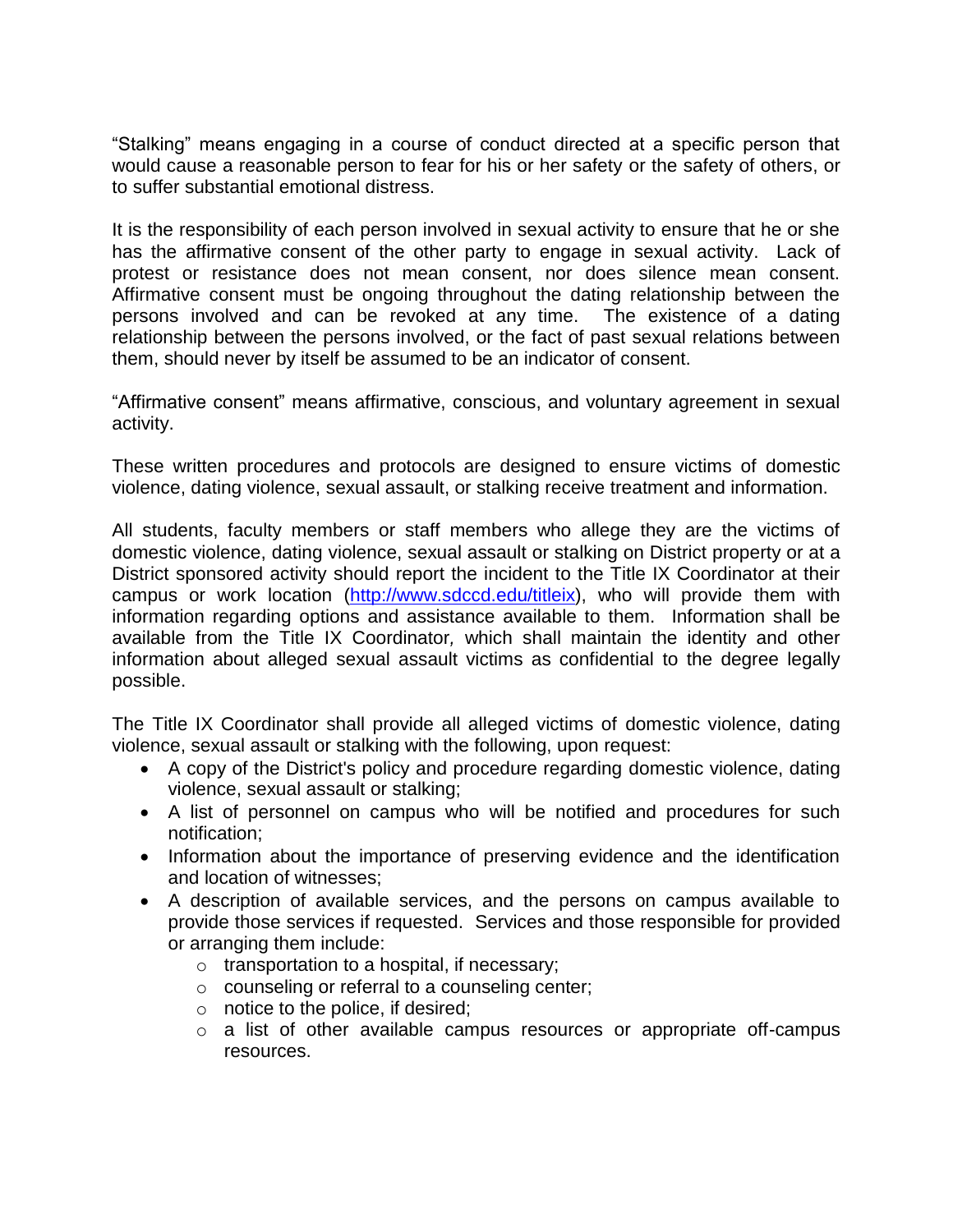- A description of each of the following procedures:
	- o criminal prosecution;
	- o civil prosecution (i.e., lawsuit);
	- o District disciplinary procedures, both student and employee;
	- o modification of class schedules;
	- o tutoring, if necessary.

The District will investigate all complaints alleging sexual assault perpetrated by students under AP 3100.2 Student Disciplinary Procedures. The District will investigate all complaints alleging sexual assault perpetrated by employees under AP 3435 Discrimination and Harassment Investigations. Such complaints involving students or employees will be investigated regardless of whether a complaint is filed with local law enforcement.

All alleged victims of domestic violence, dating violence, sexual assault, or stalking shall be kept informed of any ongoing investigation. Information shall include the status of any student or employee disciplinary proceedings or appeal; alleged victims of domestic violence, dating violence, sexual assault, or stalking are required to maintain any such information in confidence, unless the alleged assailant has waived rights to confidentiality.

A complainant or witness who participates in an investigation of sexual assault, domestic violence, dating violence, or stalking will not be subject to disciplinary sanctions for a violation of the District's student conduct policy at or near the time of the incident, unless the District determines that the violation was egregious, including but not limited to, an action that places the health or safety of any other person at risk or involves plagiarism, cheating, or academic honesty.

In the evaluation of complaints in any disciplinary process, it shall not be a valid excuse to alleged lack of affirmative consent that the accused believed that the complainant consented to the sexual activity under either of the following circumstances:

- The accused's belief in affirmative consent arose from the intoxication or recklessness of the accused.
- The accused did not take reasonable steps, in the circumstances known to the accused at the time, to ascertain whether the complainant affirmatively consented.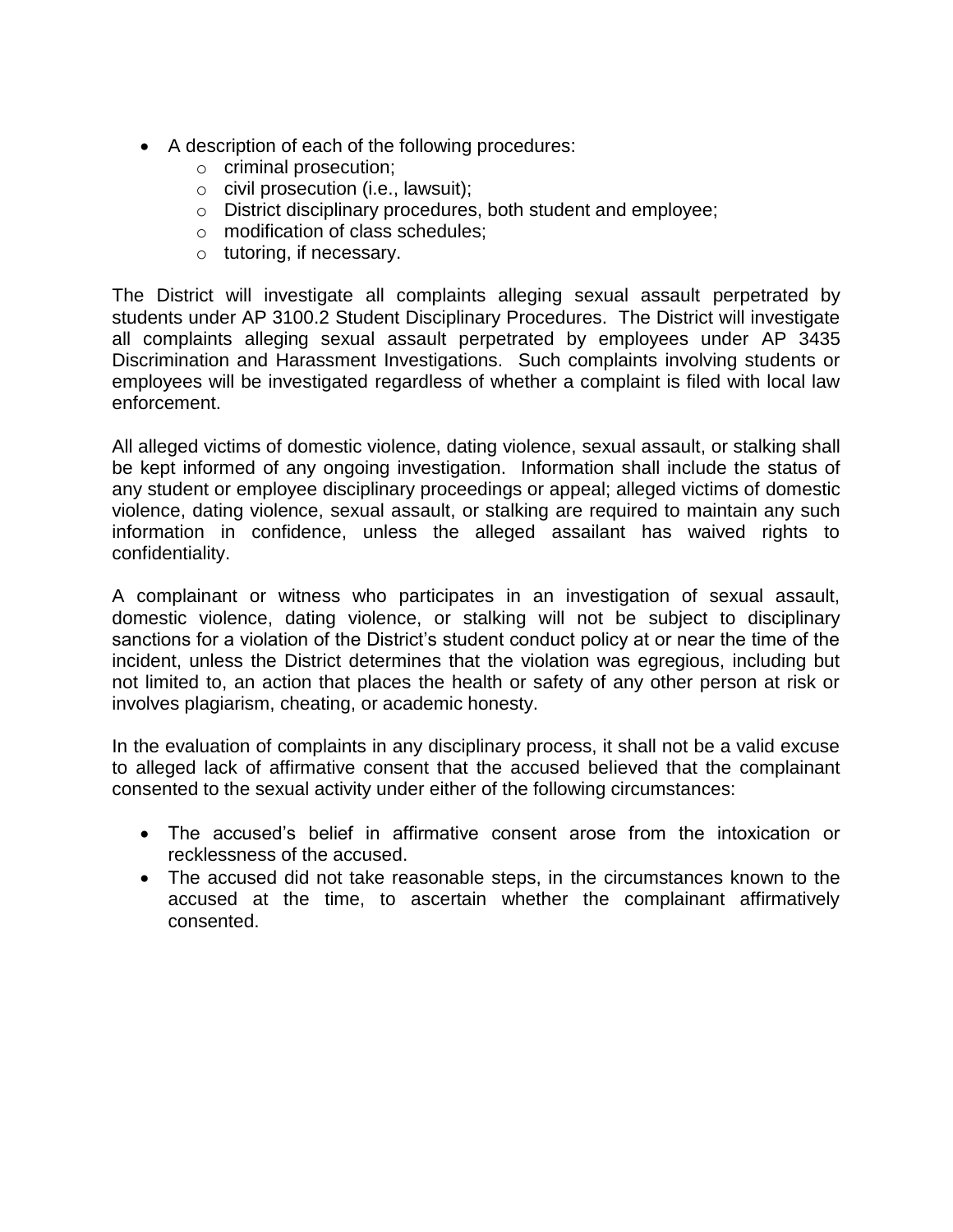In the evaluation of complaints in the disciplinary process, it shall not be a valid excuse that the accused believed that the complainant affirmatively consented to the sexual activity if the accused knew or reasonably should have known that the complainant was unable to consent to the sexual activity under any of the following circumstances:

- The complainant was asleep or unconscious.
- The complainant was incapacitated due to the influence of drugs, alcohol, or medication, so that the complainant could not understand the fact, nature or extent of the sexual activity.
- The complainant was unable to communicate due to a mental or physical condition.

The District shall maintain the identity of any alleged victim, witness or third-party reporter of domestic violence, dating violence, sexual assault, or stalking, as defined above, in confidence unless the alleged victim, witness or third-party reporter specifically waives that right to confidentiality. All inquiries from reporters or other media representatives about alleged domestic violence, dating violence, sexual assaults, or stalking shall be referred to the District's Public Information Office, which shall work with their respective Title IX Coordinators to assure that all confidentiality rights are maintained.

Additionally, the Annual Security Report will include a statement regarding the District's programs to prevent sex offenses and procedures that should be followed after a sex offense occurs. The statement must include the following:

- A description of educational programs to promote the awareness of rape, acquaintance rape, other forcible and non-forcible sex offenses, domestic violence, dating violence, or stalking;
- Procedures to follow if a domestic violence, dating violence, sex offense, or stalking occurs, including who should be contacted, the importance of preserving evidence to prove a criminal offense, and to whom the alleged offense should be reported;
- Information on a student's right to notify appropriate law enforcement authorities, including on-campus and local police, and a statement that campus personnel will assist the student in notifying these authorities, if the student so requests;
- Information for students about existing on and off-campus counseling, mental health, or other student services for victims of sex offenses:
- Notice to students that the campus will change a victim's academic situation after an alleged domestic violence, dating violence, sex offense, or stalking and of the options for those changes, if those changes are requested by the victim and are reasonably available;